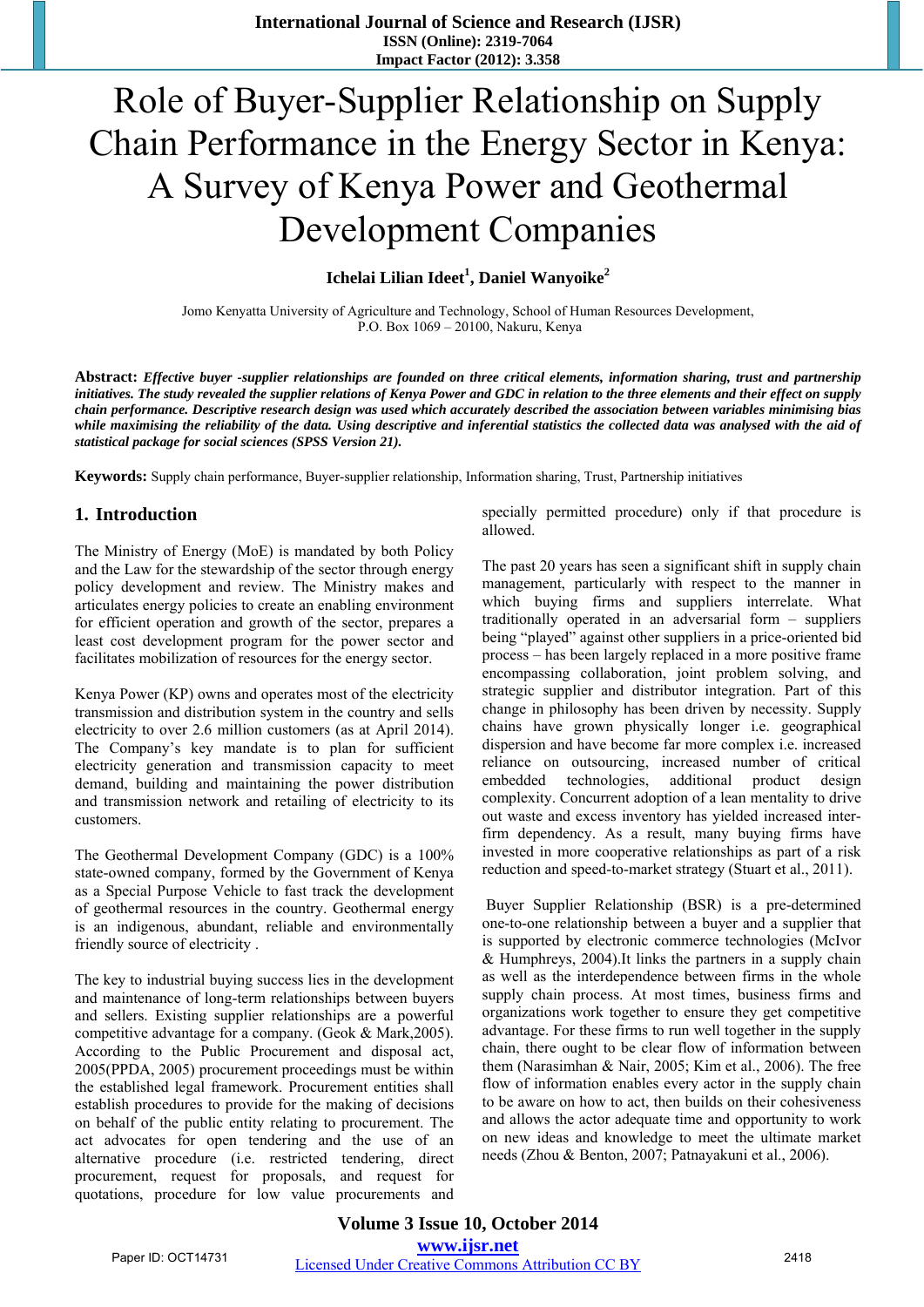An important aspect of supply chain management is the establishment and coordination of relationships by particular parties. The formation of beneficial relationships within the supply chain is an indicator for business success. They are formed because there are so many changes in the market patterns, economic environment and customer requirements. They thus are seen as cushions to the changes in the business world. These relationships are not formed for the sake of it but exist because companies see the gains that come out of it. These relationships are commonly referred to as partnerships, strategic alliances and are ways in which a buying firm forms a network with its suppliers so as to compete more effectively with other firms. Those firms which are looking out to specific suppliers have been noted to get inventory on time, have a better understanding of the market requirements and will use the least cost possible when obtaining their merchandise. In a wholesaling environment, firms with close relationships with suppliers can achieve a competitive advantage by receiving merchandise in short supply, information on new and bestselling products and competitive activity, best allowable prices, and advertising and markdown allowances (Claro et al., 2006).

While there are numerous benefits that a trading entity enjoys by establishing strong and long-term buyer-supplier relationship, there are impediments that stand in the way. This is even more pronounced where a public trading entity is involved. The impediments arise due to the legal framework in place. The legal framework currently in place advocates for pre-qualification of suppliers through a rigorous tendering process (Public Procurement and Disposal Act, 2005; Public Procurement Regulations, 2006). Consequently, any public entity has to advertise its requirements of supplies thus attracting a number of suppliers to bid for the same. The tendering process which is periodic results in elimination of previous company suppliers. Due to these, Kenya Power and GDC Companies end up with transactional relationships with their suppliers. The study revealed the supplier relations of Kenya Power Company and GDC. The focus was on trust building, partnerships and information sharing with their suppliers and the impact that such variables have on the supply chain performance of these companies.

## **1.1 Research objectives**

The general objective of this study was to establish the role of buyer- supplier relationship on supply chain performance in the energy sector in Kenya. The specific objectives were: to establish the influence of trust on supply chain performance at Kenya Power and Geothermal Development Companies in Nakuru West Sub- County, to assess the contribution of partnership initiatives on supply chain performance at Kenya Power and Geothermal Development Companies in Nakuru West Sub- County, to determine the influence of information sharing between the buyer and suppliers on supply chain performance at Kenya Power and Geothermal Development Companies in Nakuru West Sub-County

#### **1.2 Research questions**

To accomplish the objectives the researcher used the following research questions: How does trust influence supply chain performance in Kenya Power and Geothermal Development Companies? What is the contribution of partnership initiatives on supply chain performance in Kenya Power and Geothermal Development Companies? What is the influence of information sharing between the buyer and the supplier on supply chain performance in Kenya Power and Geothermal Development Companies?

# **2. Literature Review**

## **2.1Theoretical Background**

The study was based on the commitment trust theory of relationship marketing. The theory postulates that two fundamental factors trust and commitment must exist for a relationship to be successful. Relationship marketing involves forming bonds with customers by meeting their needs and honoring commitments (Lysons & Farrington, 2012). Rather than focusing on the short-term profits, businesses following the principles of relationship marketing forge long-lasting bonds with their customers. As a result, customers trust these businesses, and the mutual loyalty helps both parties fulfil their needs. The commitment trust theory of relationship marketing posits that relational exchanges happen with a number of partners over a long period of time (Dwyer et al., 1987).

The partnerships that exist include those of buyers and customers and buyers with the suppliers. Such relations are meant to ensure timeliness during purchase of products and better quality of products (Frazier et al., 1988). These come in as the basic reasons for firm to firm relations as concerns the study. For firms to exist well together there has to be certain adjustments and regulations to govern them. These are termed as the necessities for relationship commitment according to (Morgan & Hunt, 1994). They include communication, trust and cooperation. This whole model indicates that trust for effective relationships has to be without any form of opportunistic behaviour and uncertainty (Doyle & Roth, 1992). For this study, the emphasis was trust and commitment which are key aspects of buyer supplier relationships and how they eventually benefit the firm.

## **2.2 Relationship overview**

Buyer supplier relationships (BSR) are connections or agreements involving firms deciding to work together and share information between them and establish a form of trust that will see them have a better advantage in the market over their competitors. These relationships are part of supply chain management strategies of a firm. Supply chain management covers business processes done starting from the supplier to the end user departments. The relationships therefore serve as a means of enabling better service, product provision and information availability between firms and to the end users (Global Supply Chain Forum, 2008). This was evident with the Romanian Small and Medium Sized Enterprises which realized that having a one-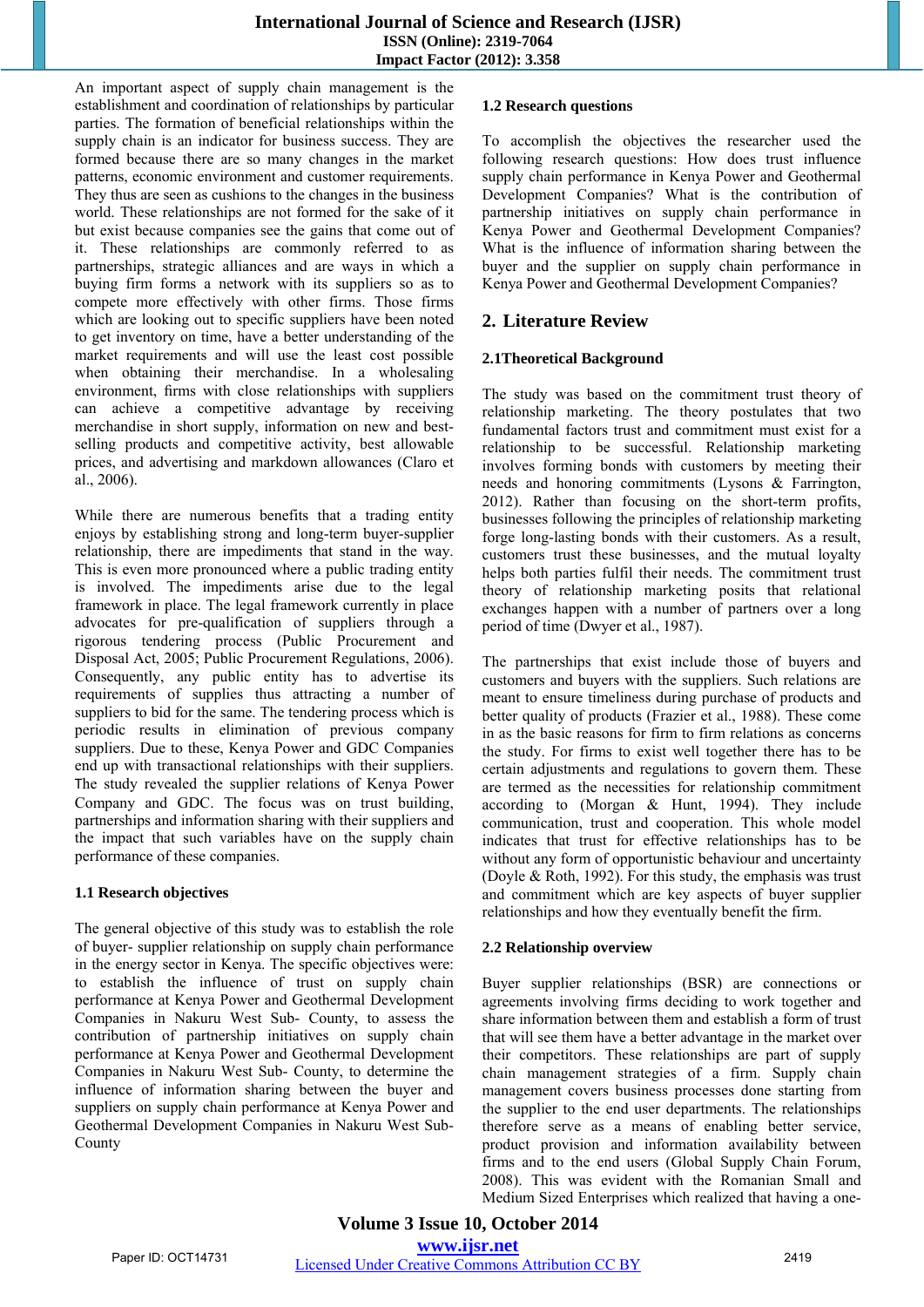#### **International Journal of Science and Research (IJSR) ISSN (Online): 2319-7064 Impact Factor (2012): 3.358**

time supplier attracted more losses especially due to receipt of poor quality goods. The enterprises then sought to have mutually beneficial relationships with its suppliers as a way of minimizing problems during procurement (Plaias & Muresan, 2007).

## **2.3 Trust and supply chain performance**

Trust is frequently defined as a willingness to take risk and rely on an exchange partner in whom one has confidence (Ik-Whan & Taewon, 2005). It is the belief taken by the engaging firms that the relationship will be of gain and that neither firm will take advantage of the other. The participating firms are always cautious in their undertakings because the higher the level of trust the riskier it becomes for them. Furthermore the concept of trust is hard to gauge and thus the more caution attached to the element that carries more gain when dealt with well in the relationship (Ruiz-Torres & Mahmoodi, 2007; Lazzarini et al., 2007).

Trust in the relationship can be seen from three steps. The first step being calculative trust which involves riding on a stand that trust benefits more than lack of trust. This step was utilized initially by FMC and their supplier Ryerson. Beyond this step is the cognitive trust which is based on the understanding of collective benefits involving success, achievement of goals and solving problems. It means firms take time to understand one another and thus know how to deal effectively with one another. At this instance certain regulations are formed by the participating firms to govern their daily engagements. The third is a more intimate step where partnering firms have a common ground in terms of values, code of conduct and obligations. It means that the firms have taken more time to build the relationship which now goes beyond just relating. This third step has been reached by E-Z-Go, a Textron Company with Ryerson Inc. Company the supplier after working Trust between suppliers and the buyer, is a cost management strategy because consistency by the firms will cause a situation where the buyer expects good quality and defect free goods. It replaces complex legal contracts and conditions, superfluous quality control and assurance, time consuming communication and duplication of effort in planning, forecasting and replenishment. Buyers rely on a supplier's quality management and process capability and assume that incoming parts will be defect free. Incoming parts would require no further inspection and can be delivered directly to the plant floor workstation in a just-in-time manner reducing expensive buffer and pipeline inventory. Where trust exists, buyers and suppliers can share real time product demand, develop collaborative demand forecasts, work toward optimal inventory positions and customer service levels share procurement and design issues to improve quality and efficiency reducing cost and response time to customer request (Stuart et al., 2011).

Supplier investments in specialized equipment and adaptation of production processes are eased with the presence of trust. It also leads to high levels of buyer satisfaction. It is a significant variable that led to greater information sharing in the buyer-supplier dyad in the automobile supply chain in Japan when compared to USA, thereby bringing out one key reason behind the success of Japanese auto majors across the globe (Anupam & Fedorowich, 2008). According to Stuart et al. (2011), though trust has been researched on, more needs to be expounded on. The researcher concurs with Stuart et al. (2011) on the need to even do more and see the outcomes that trust has on supply chain performance. Partnership Initiatives on the Supply Chain Performance

#### **2.4 Partnership initiatives and supply chain performance**

Supply chain partnership is a strategic coalition of two or more firms in a supply chain to facilitate joint effort and collaboration in one or more core value creating activities such as research, product development, manufacturing, marketing, sales, and distribution, with the objective of increasing benefits to all partners by reducing total cost of acquisition, possession, and disposal of goods and service (Ryu et al., 2009).The basic thinking is that companies with a common interest in meeting the needs of a particular customer through establishment of channels of communication and regular exchange of ideas and information better develop effective methods of meeting customer needs with profit for all concerned. It reduces costs while maintaining quality and reduces the design -cycle time enabling customers to beat their competitors in the market with new products (Peck, 2003).Strong partnerships are critical to successful supply chain management (Joy & Larry, 2008)

Many firms in the last two decades have restructured their businesses in moving away from traditional vertically integrated forms towards leaner and more flexible hybrid organizational forms. Supply chain partnerships in the supply chain are one of the most popular hybrid organizational forms. These have been increasingly adopted by firms to manage inter-organizational collaboration in the supply chain. They provide both large and small firms with numerous opportunities to improve their conduct of business such as: wider diffusion of products without costly physical presence in the markets, risk and reward sharing, resource pooling, reduction in coordination and transaction costs, ability to concentrate on core competency, and rapid response to market needs (Stuart et al.,2011).

## **2.5 Information sharing and supply chain performance**

Information sharing in a supply chain context refers to the extent to which crucial and/or proprietary information is available to members of the supply chain. Shared information can be tactical i.e. purchasing, operations scheduling, logistics or strategic i.e. long-term corporate objectives, marketing and customer information. Prior research on the importance of formal and informal information sharing between trading partners has shown that effective information sharing enhances visibility and reduces uncertainty. It allows firms to access data across their supply chains, allowing them to collaborate in activities such as sales, production, and logistics. The extent to which information is shared can create opportunities for firms to work collaboratively to remove supply chain inefficiencies, and thus has a significant direct impact on the relationship between buyer and the supplier (Hsu et al., 2008).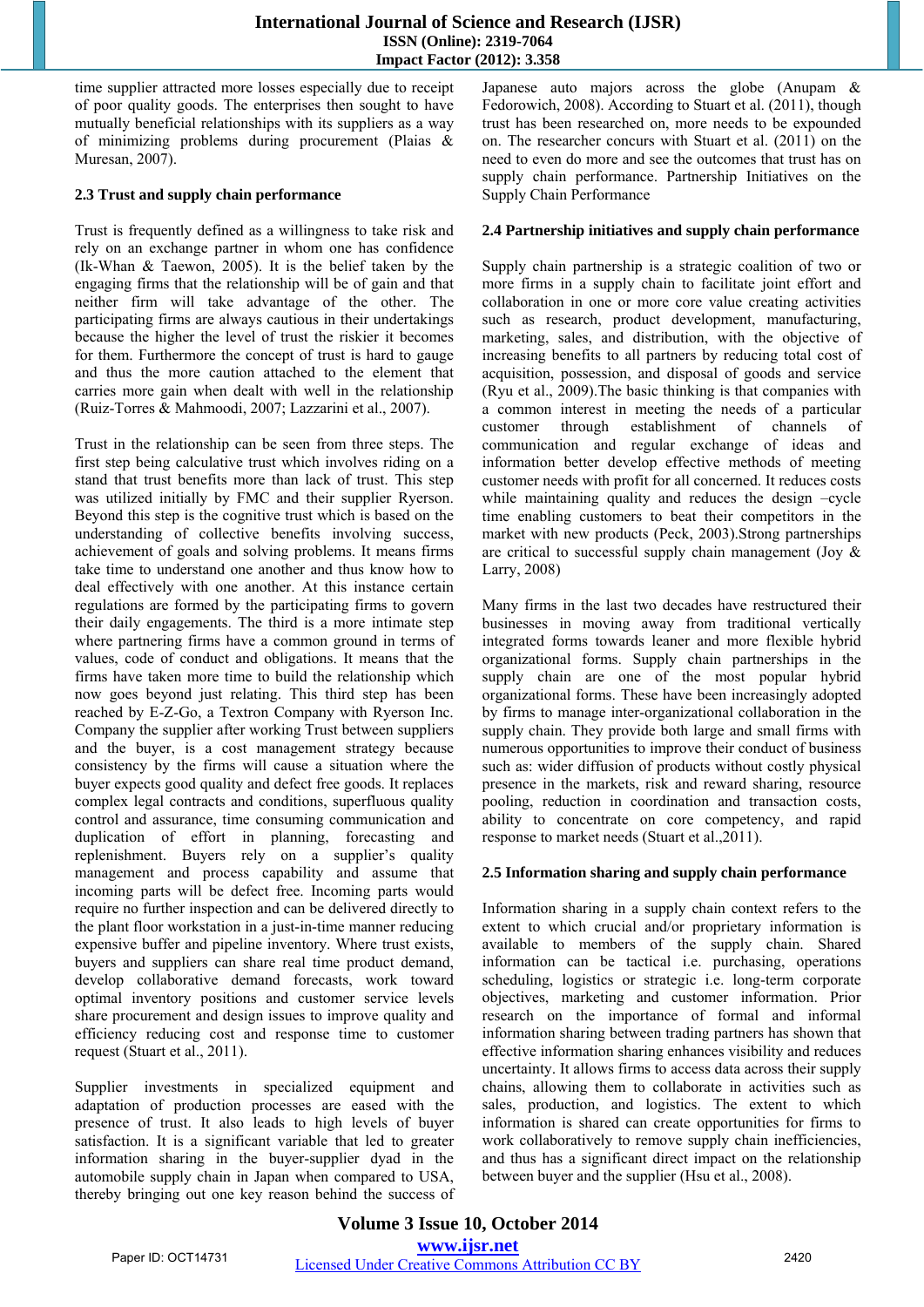This sharing strengthens the bond among the supply chain members, enables every member to be fully aware of any business undertaking and then ensures that any new knowledge is acted upon on time (Zhou & Benton, 2007; Patnayakuni et al., 2006). However, studies do not show conclusively the relationship between information sharing and positive changes within the supply chain partners. Besides this many studies have explored how information technology can be used to enable better information sharing by firms, others (Hsu et al., 2008) have even looked at what information sharing entails and what can make it work between firms. Little has focused on how information sharing can impact on the performance of a firm's supply chain. It is in this aspect of lack of comprehensive information on this area that the study sought to unearth the actual role of information sharing on supply chain performance with reference to Kenya Power & GDC Companies.

# **3. Research Methodology**

Descriptive research design was used which accurately described the association between variables minimising bias while maximising the reliability of the data (Kothari, 2004). The study targeted all the 58 employees from the procurement, Logistics and Finance departments in both KP and GDC companies. These are the employees directly involved in the management of the supply chain. Selfadministered structured questionnaires were used to collect primary data. Using both descriptive and inferential statistics the collected data was analysed with the aid of the statistical package for social sciences (SPSS Version 21).

## **Multiple Linear Regression Analysis Model**

 $Y=\alpha+\beta X_1+\beta X_2+\beta X_3+\epsilon$ Where Y- Supply Chain Performance  $X_1$ - Trust  $X_2$ - Partnership initiatives  $X_3$ - Information sharing e- Error term α (alpha)- Constant β- Beta

## **4. Data Analysis, Presentation aand Discussion**

The study sought to find out the background characteristics of the respondents i.e. Response rate, gender, age and professional qualifications in order to obtain more in-depth understanding of the research problem.

## **4.1 The response rate**

Out of the 51 instruments issued, 36 were returned duly completed representing a response rate of 71%. This was a high response rate and was deemed good for the purposes of analysis. This high response rate was achieved by the method of instrument administration which was in this case researcher administered

#### **4.2 Gender of the respondents**

Nineteen (52.7%) of the respondents were male while seventeen (47.3%) were female. This was attributed to the nature of the work done at Geothermal Development Company and Kenya Power. Most of the heavy tasks are done by the men. It also means the two companies have gender parity with regard to their employees.

#### **4.3 Age of the respondents**

Three (8.3%) of the respondents indicated that they are aged below 25 years, while four (11.1%), said that they are aged between 25 - 30 years, eight (22.2%) are aged between 30 – 35, 15 (41.8%) are aged between 35 - 40 years, and six (16.6%) are aged over 40 years. This indicates that both Geothermal Development Company and Kenya Power companies have a considerable representation in all the age groups. The majority of the respondents were over 35 years which implies they had substantial experience in their areas of specialization thus were in a position to give reliable information in relation to the study.

#### **4.4 Highest level of education**

The results show that 11 (30.6%) of the respondents are diploma holders, 17 (47.2%) are bachelor's degree holders, while the rest 8 (22.2%), are masters degree holders. This means that the two companies have personnel who are adequately qualified, with majority of them having bachelor's degrees. Thus the respondents were suitable in offering trustworthy information on buyer-supplier relationship and how it influences the performance of the supply chain.

#### **4.5 Multilinear regression analysis results**

## **Y= 1.654+0.477×1+0.402×2+0.381×3**

The most important factor affecting supply chain performance was the trust between the organization and the suppliers ( $\beta$  = 0.477) followed by partnership initiatives ( $\beta$  = 0.402), and information sharing ( $\beta$  = 0.381). The beta values for these variables 0.477, 0.402, and 0.381 respectively indicate that the dependent variable, that is, supply chain performance would change by a corresponding number of standard deviations when the respective independent variables change by one standard deviation. Therefore, the independent variables of this study are seen to influence the supply chain performance in Geothermal Development Company and Kenya Power

# **5. Summary of Findings and Conclusion**

The research findings were organized in-line with the objectives of the study. The specific objectives of the study were: To establish the influence of trust on supply chain performance in KP and GDC, to assess the contribution of partnership initiatives on supply chain performance in KP and GDC and to determine the influence of information sharing between the buyer and supplier on supply chain performance in KP and GDC.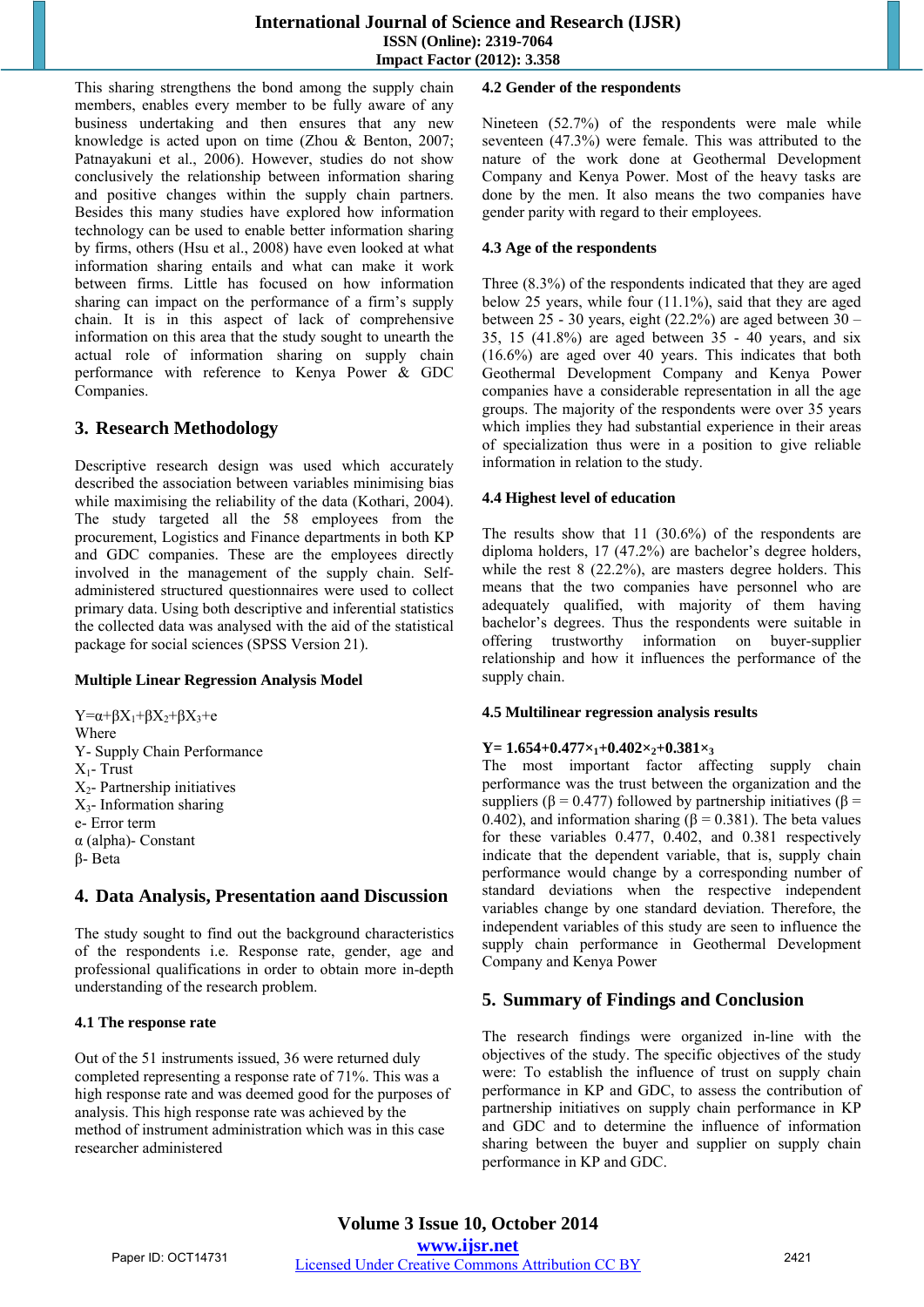#### **5.1 How trust influences the supply chain performance in Kenya Power and GDC**

It was established that trust between the organization and the supplier had a substantial effect on the supply chain performance. From both the descriptive and Multivariate regression analysis there is an influence on the dependent variable. Most of the respondents agree that trust enhances communication between the organization and suppliers.

The respondents differed on the issue that trust leads to the implementation of just in time production. They believe the incoming parts and materials are never to the specifications thus requiring inspection. On the contrary, it leads to the implementation of Vendor Managed Inventory since the organization trusts that the suppliers will honour their contractual agreements thus managing the inventory of the organization effectively. Moreover trust between the organization and the suppliers leads to company satisfaction since suppliers invest heavily in their production processes thus producing high quality products which are in-line with the customer's specifications thus buyers satisfaction.

It was also established that trust results in collaborative demand forecasts between the organization and suppliers. This means that the trust between the organizations and their suppliers is very high and productive as it makes each party aware of the requirements needed by the other. There were differing views as to whether trust results in zero or minimum backorders. Most of the respondents in both Kenya Power and GDC agreed that trust results in minimum or zero back orders. With trust in place there will be free flow of information within the supply chain thus both partners will share product design and production, collaborative demand forecasts thus ensuring customer satisfaction.

#### **5.2 To assess the contribution of partnership initiatives on supply chain performance**

On the influence of partnership initiatives on supply chain performance a large number of respondents from both GDC and Kenya Power were emphatic on the positive impact of partnerships on supply chain performance. A good number of respondents indicated that the partnership initiatives reduce risks in product introduction. Working with the supplier ensures that the product developed is according to the companies specifications thus facilitate higher take up of the product.

Most of the respondents disagree with the statement that partnership initiatives lead to a reduction in the product design cycle time. This is attributed to the fact that GDC and KP companies are state owned thus have to adhere with Public Procurement and Disposal Act, 2005 and Public Procurement Regulations, 2006 which advocates for the competitive bidding process. However, some of the respondents were in agreement with the notion partnership initiatives reduce the product design cycle time.

Partnership initiatives result in wider diffusion of products without costly physical presence in the markets. This is because partnering involves joint efforts and collaborating with suppliers from different regions which diversifies the distribution networks which reduces the costs of product distribution. In addition, since partnering involves resource pooling any arising risks are shared among the partners.

#### **5.3 To determine the influence of information sharing between the buyer and supplier on supply chain performance.**

Most of the respondents in both the companies indicated that communicating customers' future strategic needs throughout the entire supply chain is least important this can be attributed to the fact that procurement processes are initiated once the user department raises the need. On contacting your end users to get feedback on performance and customer service, the respondents unanimously agreed it's an important supply chain management strategy. Free flow of information ensures efficiency in the supply chain.

Employing routine follow up procedures for customer inquiries or complaints is an important supply chain management strategy. This is important as this helps the supply management personnel to review their strategies thus improving their product and service provision. Increasing vertical information sharing using EDI technology enhances shipment performance of suppliers and greatly improves the performance of the supply chain system.

#### **5.4 Suggestions for Further Research**

The study recommends that a study be done to determine the effect of the supply chain management processes (the buyersupplier trust, partnership initiatives, and information sharing) on the efficiency of respective departments within the company. This will show the extent to which the variables affect particular departments so that they are able to be more effective and efficient in their duties. The study also proposes a study to determine the effect of the supply chain management strategies (the buyer-supplier trust, partnership initiatives, and information sharing) on the profitability of the companies. This will show the extent to which the variables affect the entire organization.

**Major Objectives of Trust** 

|                                                                                  |    |                               |                                |      | Std.  |
|----------------------------------------------------------------------------------|----|-------------------------------|--------------------------------|------|-------|
|                                                                                  | N  |                               | Minimum Maximum Mean Deviation |      |       |
| It enhances<br>communication<br>between the<br>organization and the<br>suppliers | 36 | $\mathfrak{D}_{\mathfrak{p}}$ | 5                              | 4.10 | 0.292 |
| Leads to the<br>implementation of just<br>in time production                     | 36 | 1                             | 5                              | 2.92 | 1.353 |
| It leads to the adoption<br>of vendor management<br>of inventory                 | 36 | 1                             | 5                              | 3.78 | 1.052 |
| It leads to high levels<br>of organizational<br>satisfaction                     | 36 | 1                             | 5                              | 3.67 | 1.071 |
| It results in zero or<br>minimum back orders                                     | 36 | $\overline{2}$                | 5                              | 3.98 | 1.045 |
| It results in<br>collaborative demand<br>forecasts between the                   | 36 | $\mathfrak{D}$                | 5                              | 3.53 | .805  |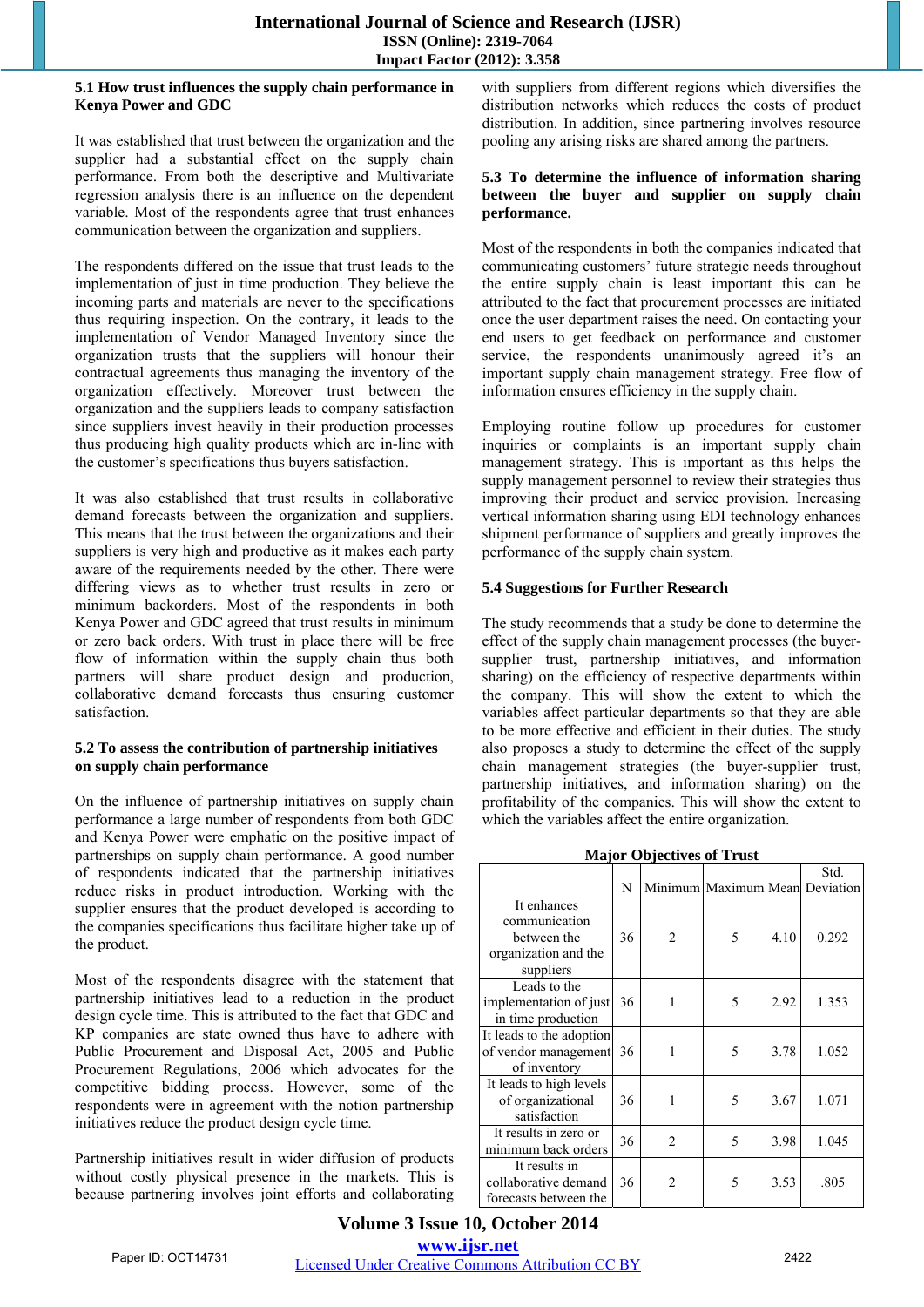## **International Journal of Science and Research (IJSR) ISSN (Online): 2319-7064 Impact Factor (2012): 3.358**

| organization and    |    |  |  |
|---------------------|----|--|--|
| suppliers           |    |  |  |
| Valid N (list wise) | 36 |  |  |

## **Partnership Initiatives**

|                                                                                                       | N  | <i>Minimum</i> | <b>Maximum</b> | Mean | Std.<br>Deviation |
|-------------------------------------------------------------------------------------------------------|----|----------------|----------------|------|-------------------|
| It reduces risks in<br>product introduction                                                           | 36 | $\overline{2}$ | 5              | 3.95 | 1.320             |
| It reduces the product<br>design cycle time                                                           | 36 | 1              | 5              | 3.32 | .875              |
| It results in wider<br>diffusion of products<br>without costly physical<br>presence in the<br>markets | 36 | 1              | 5              | 4.00 | 1.963             |
| Partnership initiatives<br>result in risk sharing                                                     | 36 | 1              | 5              | 3.85 | 1.220             |
| They produce high<br>quality and defect-free<br>products                                              | 36 | $\mathfrak{D}$ | 5              | 4.33 | .872              |
| They result in resource<br>pooling                                                                    | 36 | $\overline{2}$ | 5              | 3.88 | .604              |
| Partnership initiatives<br>lead to reduction in<br>transaction and<br>coordination costs              | 36 | 1              | 5              | 4.24 | .784              |
| It is a cost<br>management strategy                                                                   | 36 | 1              | 5              | 2.89 | .321              |
| Valid N (list wise)                                                                                   | 36 |                |                |      |                   |

**Strategies in supply chain management** 

*N Minimum Maximum Mean Std. Deviation*

36 2 5 3.86 .686

36 1 5 2.76 .327

| <b>Information Sharing</b>                                                           |    |    |                 |      |                   |  |  |  |
|--------------------------------------------------------------------------------------|----|----|-----------------|------|-------------------|--|--|--|
|                                                                                      | N  |    | Minimum Maximum | Mean | Std.<br>Deviation |  |  |  |
| Communicating your<br>firm's future strategic<br>plans to suppliers                  | 36 | 2  | 5               | 3.75 | .677              |  |  |  |
| Communicating<br>customers' future<br>strategic needs to the<br>entire supply chain  | 36 | 1  | 5               | 2.84 | .345              |  |  |  |
| Contacting end-users<br>to get feedback on<br>performance and<br>customer service    | 36 | 1  | 5               | 4.25 | 1.032             |  |  |  |
| Employing routine<br>follow-up procedures<br>for customer enquiries<br>or complaints | 36 | 12 | 5               | 4.04 | 1.333             |  |  |  |
| Use of EDI<br>communications                                                         | 36 | 1  | 5               | 3.46 | 0.965             |  |  |  |
| Valid N (list wise)                                                                  | 36 |    |                 |      |                   |  |  |  |

#### **Supply chain performance**

|                        | N  |           |   |      | Minimum   Maximum   Mean Std. Deviation |
|------------------------|----|-----------|---|------|-----------------------------------------|
| It delivers zero-      | 36 |           | 5 | 4.42 | 1.077                                   |
| defect products to     |    |           |   |      |                                         |
| the user departments   |    |           |   |      |                                         |
| It responds and        | 36 |           | 5 | 3.88 | .203                                    |
| quickly solves         |    |           |   |      |                                         |
| problems of the user   |    |           |   |      |                                         |
| departments            |    |           |   |      |                                         |
| It delivers products   | 36 | $\vert$ 1 | 5 | 4.10 | 1.336                                   |
| on time to the user    |    |           |   |      |                                         |
| departments            |    |           |   |      |                                         |
| It delivers precise    | 36 |           | 5 | 2.94 | .098                                    |
| quantities to the user |    |           |   |      |                                         |
| departments            |    |           |   |      |                                         |
| It has an effective    | 36 |           | 5 | 2.65 | .766                                    |
| feedback system        |    |           |   |      |                                         |
| Valid N (list wise)    | 36 |           |   |      |                                         |

#### **Multiple linear regression analysis model summaries**

| Model |                 | R Sauare | Adjusted R<br>Sauare | Std. Error of the<br>Estimate |
|-------|-----------------|----------|----------------------|-------------------------------|
|       | $0.746^{\circ}$ | 0.528    | 0.486                | 0.458                         |

Dependent Variable: Supply Chain Performance Predictors: (Constant), Trust, Information Sharing, Partnership Initiatives

## **Multiple linear regression results**

|                            | Unstandardized Coefficients |       | <b>Standardized Coefficients</b> |       | Sig.             | Co linearity Statistics |            |
|----------------------------|-----------------------------|-------|----------------------------------|-------|------------------|-------------------------|------------|
|                            |                             | Std.  | <b>B</b> eta                     |       |                  | Tolerance               | <b>VIF</b> |
|                            |                             | Error |                                  |       |                  |                         |            |
| (Constant)                 | .654                        | 0.630 |                                  | 4.048 |                  |                         |            |
| Trust                      | 0.188                       | 0.039 | 0.477                            |       | $0.425 \, 0.001$ | 0.864                   | 1.212      |
| Partnership Initiatives    | 0.203                       | 0.167 | 0.402                            |       | $0.362$ $0.000$  | 0.95                    | 1.035      |
| <b>Information Sharing</b> | 0.751                       | 0.198 | 0.381                            |       | 2.064 0.009      | 0.826                   | 1.114      |

a. Dependent Variable: Supply Chain Performance

## **References**

Involving the customers in the product/ service design

Involving the customers in the company's marketing

Valid N (list wise) 36

plans

- [1] Anupam, G. & Jane, F. (2008). The Role of Trust in supply Chain Governance*. Business process Management Journal, 14(4) 453-470.*
- [2] Claro, P.D., Claro, P.B. & Hagelaar, G. (2006). Coordinating Collaborative Joint Efforts with Suppliers:

The Effect of Trust, Transaction Specific Investment & Information Network in the Dutch Flower Industry. *International Journal of Supply Chain Management*, *11(3), 216-224.* 

[3] Doyle, Stephen, X. & George, T. Roth (1992). Selling and Sales Management in Action: The Use of Insight